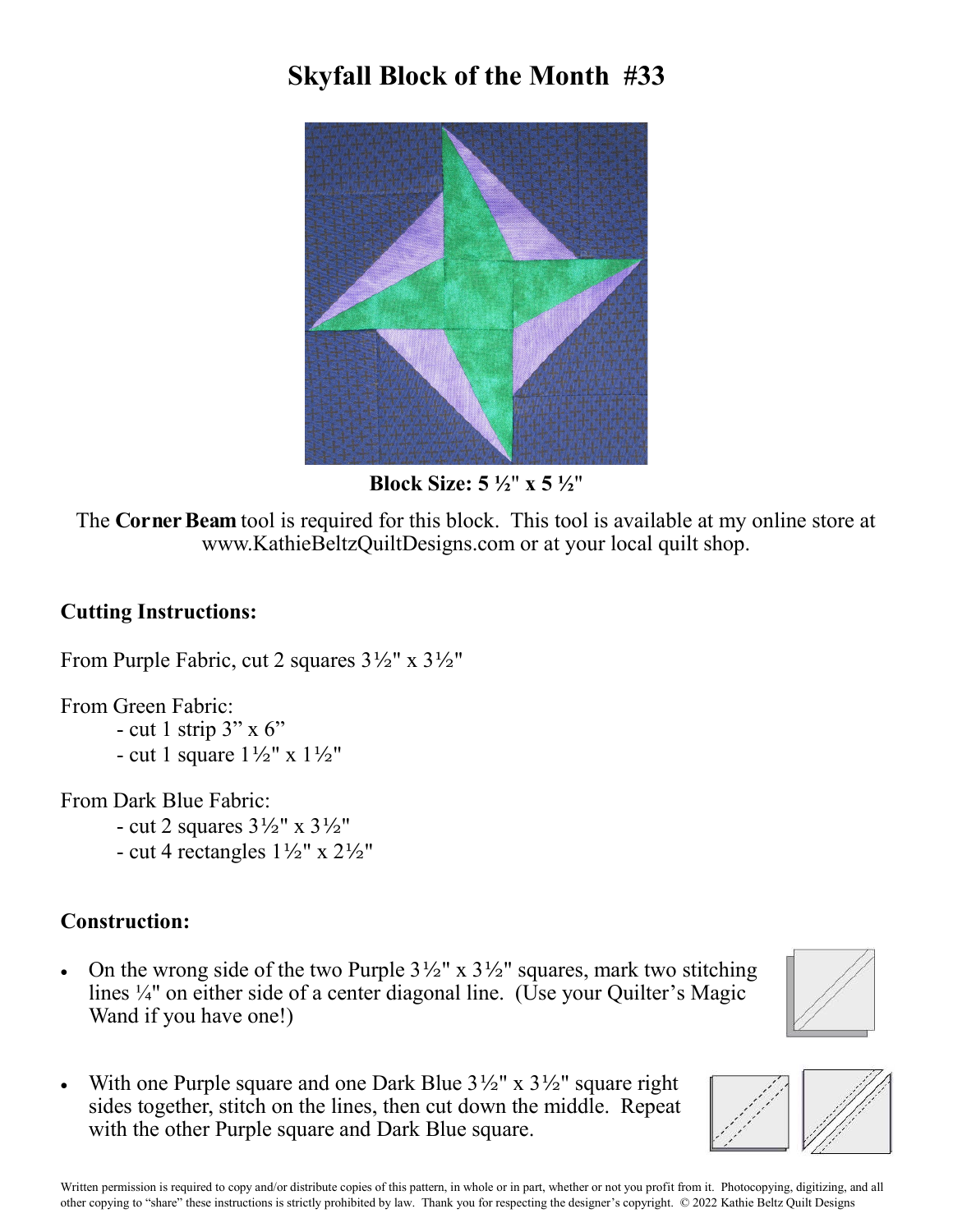- Press seams toward the Dark Blue fabric on all four blocks.
- Do not trim the half-square triangle blocks.
- Position the half-square triangle block **right side up** as shown, with the Purple half on the lower left, and the Dark Blue on the upper right.
- Locate the **dashed line** labeled *Center Beam Trim #1* on the Corner Beam tool. Position this dashed line on the left of the Purple fabric, and the **2" Finished Unit** line on the bottom of the Purple fabric. Note that there will be a small gap between the edge of the ruler and the sew seam. Cut along the angled edge. Discard the trimmed triangle. Make the same cut to all four blocks.

- Lay out the 3" x 6" Green strip **right side up**. Locate the **solid thick line** labeled *Side triangles trim #1* on the tool. Position this thick line on the left side of the strip, while at the same time position the line of the tool marked **2" Finished Unit/Cut Strips & Squares 3"**with the bottom edge of the strip. Trim along the slanted edge of the tool to create the first triangle shape.
	- Rotate the tool one quarter turn counterclockwise.







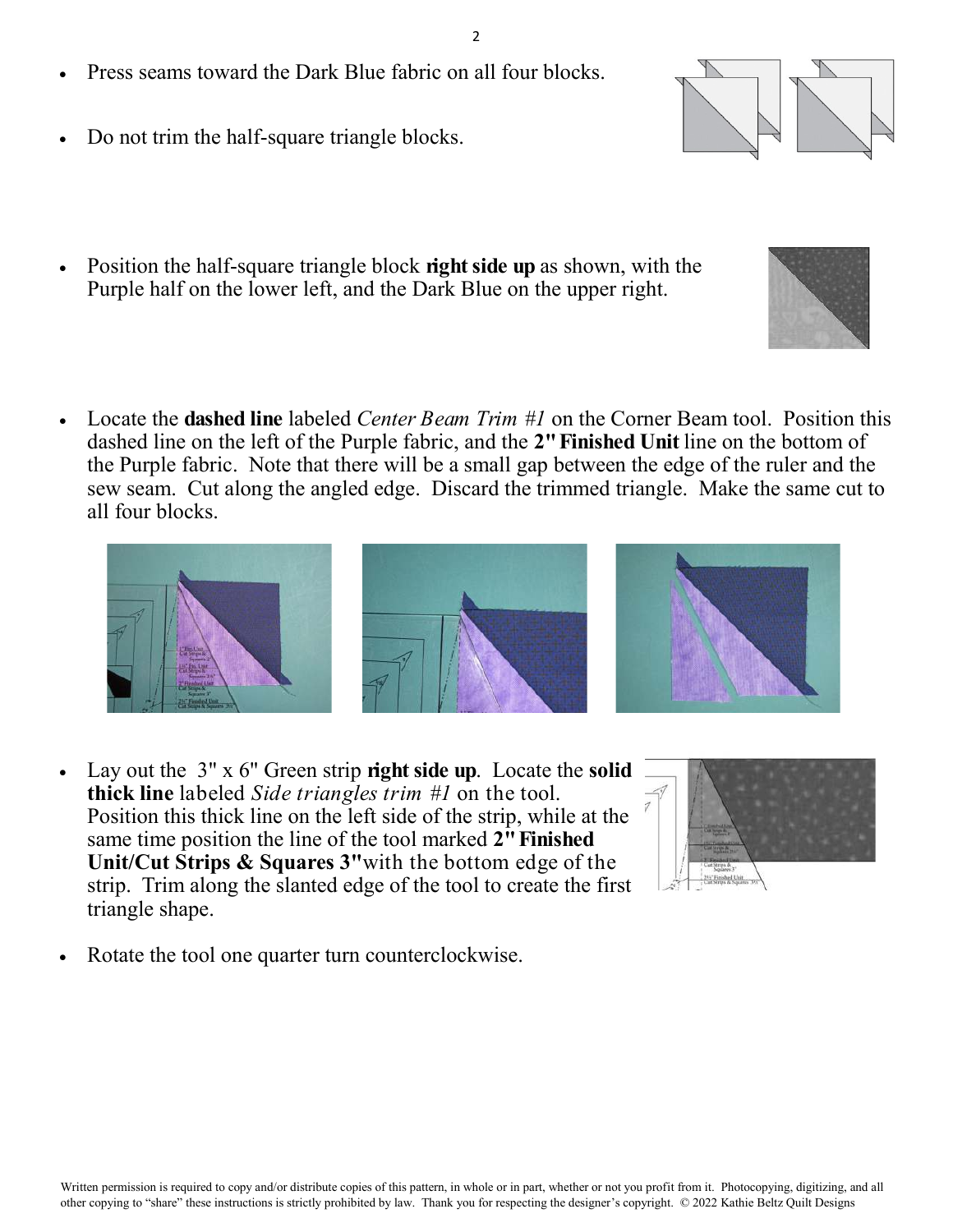Written permission is required to copy and/or distribute copies of this pattern, in whole or in part, whether or not you profit from it. Photocopying, digitizing, and all other copying to "share" these instructions is strictly prohibited by law. Thank you for respecting the designer's copyright. © 2022 Kathie Beltz Quilt Designs

- 3
- Locate the line labeled *Side triangles trim #2*. This is a shared line with one of the Seam line placement lines for the sewn unit. Then locate the **short, thick line** near the square corner of the tool that is labeled *Second trim*. Position that line at the bottom edge of the strip, and the *Side triangles trim #2* line along the left edge of the strip that you just trimmed. Make your second cut along the straight, longest edge of the tool. This will create the second triangle shape.
- Rotate the tool back one quarter turn clockwise, line up the *Side triangles trim #1* line on the straight, left edge, and repeat the cut along the slanted edge as before. Continue cutting, rotating, and positioning until you have 4 side triangles from the Green fabric.
- Position the Green side triangles you just cut right sides together over the corner that was cut away from the Half Square Triangle block. Line up the raw edges, and scoot the Green triangle 1/8" to 1/4" down from the Purple pointy end.

- Stitch the side triangle to the block. Press the seam toward the Green Side Triangle.
- Trim the block to 2  $\frac{1}{2}$ " square. Place the block right side up with the pointy end in the upper right corner. Using the Corner Beam tool, position the *Seam Line Placement* line on the upper seam, with the intersection of the other *Seam Line Placement/Side Triangles Trim #2* line at the tip of the point. The "V"s with the numbers in them should line up with the lower seam line. Trim the first two sides.





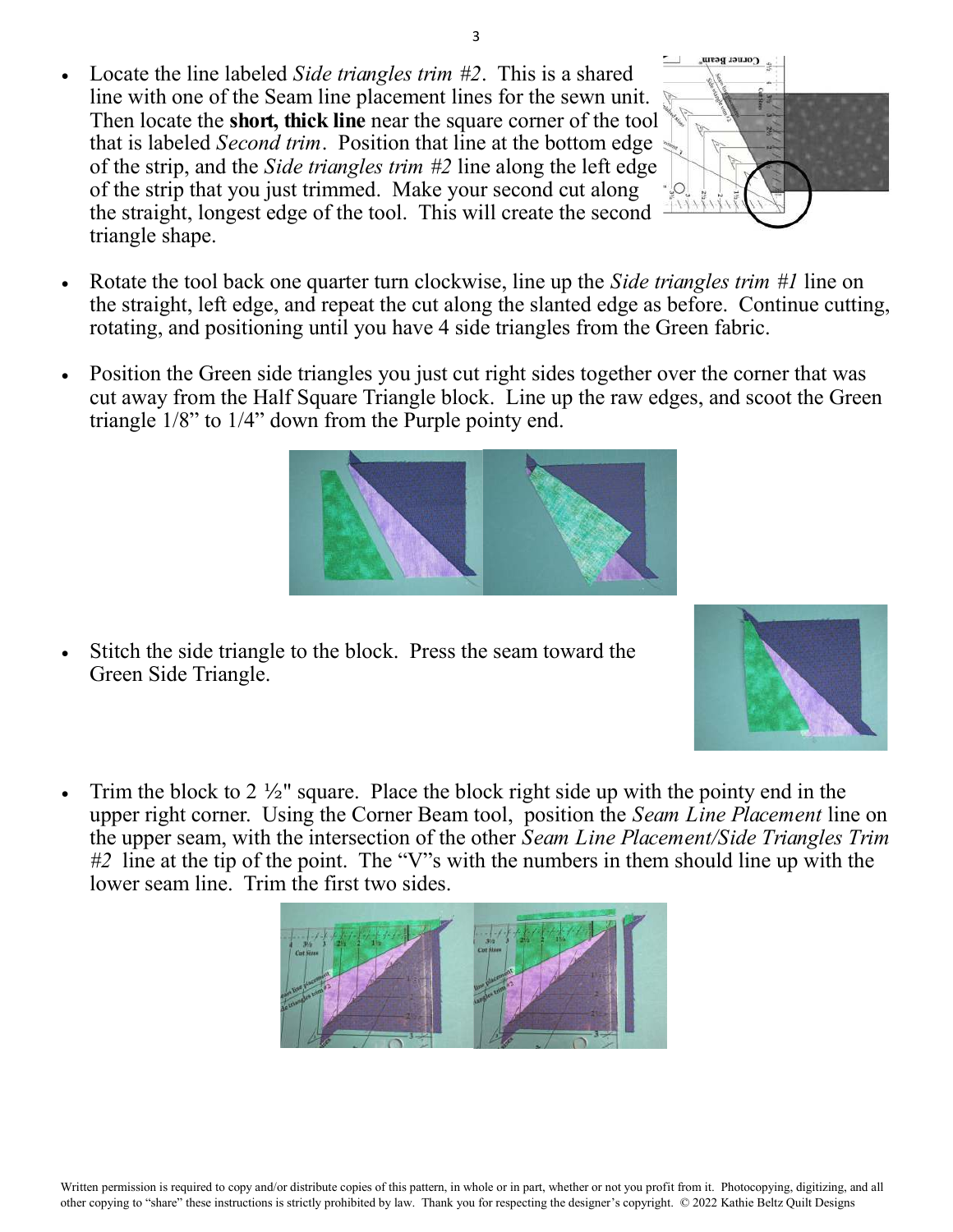Rotate the block 180 degrees. Align the 2 ½" square lines with the two sides that were just trimmed, then align the points of the "V"s with the upper seam. Trim the other two sides.



- Repeat trim for all four blocks.
- Lay out a Dark Blue rectangle with one of the Sliver units as shown, and sew them right sides together. Make sure the Sliver unit is in the correct orientation as shown.



Lay out the four pairs that were just pieced and the Green square as shown in the photo.



 Sew one of the Sliver/rectangle pairs to the center Green square with a partial seam, approximately 1/2 the width of the square. Press the partial seam away from the square.



Written permission is required to copy and/or distribute copies of this pattern, in whole or in part, whether or not you profit from it. Photocopying, digitizing, and all other copying to "share" these instructions is strictly prohibited by law. Thank you for respecting the designer's copyright. © 2022 Kathie Beltz Quilt Designs